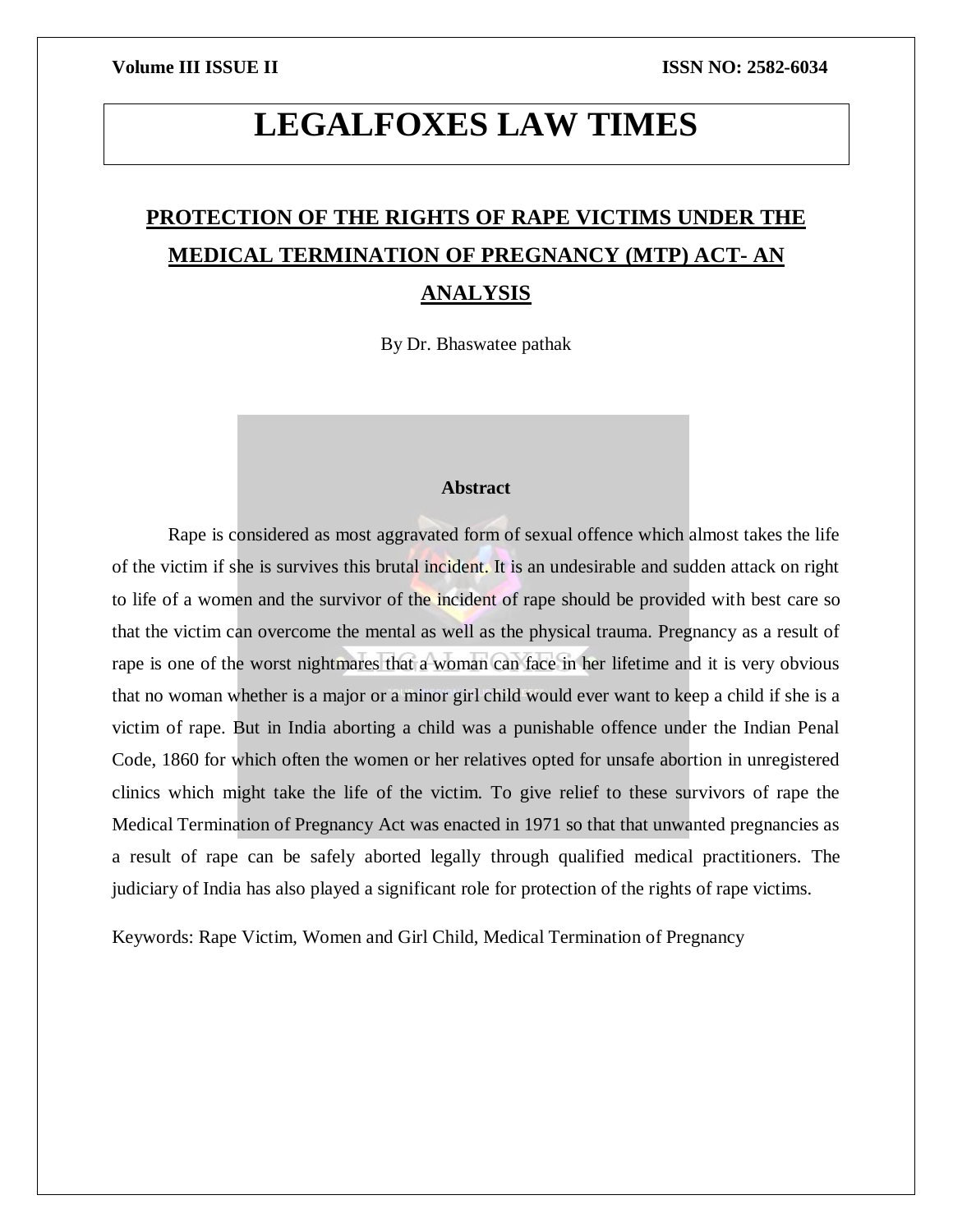### **Introduction**

The law relating to medical termination of pregnancy has developed in India since the adoption of the Medical Termination of Pregnancy Act, 1971. Prior to this enactment, the various laws relating to abortion and miscarriage were dealt with under the provisions of the Indian Penal Code, 1860(Sections 312, 313 and 314). There was total ban on the practice of abortion and there was no provision for abortion in exceptional circumstances also. Hence, we can say that there was no concept of legal abortion in India prior to the Medical Termination of Pregnancy Act, 1971.

If we consider the condition of a rape victim who subsequently becomes pregnant as a result of this brutal crime, then it is obvious that there is no option left with the victim or the family members, but to opt for unsafe abortion by unregistered medical practitioner. Moreover, unsafe abortion leads to high Maternal Mortality Rate (MMR), which indicates non availability of the required equipments and qualified medical practitioners for aborting the fetus.

To have a proper resolution of the matter concerning unsafe abortion, the Government of India has appointed Shantilal Shah Committee in 1964. Upon the recommendations passed by the Committee, the Medical Termination of Pregnancy (MTP) Act, 1971 was passed.<sup>1</sup>

### **Salient features of the Medical Termination of Pregnancy Act, 1971**

The MTP Act empowered the women by legalizing induced abortion in India under certain conditions.<sup>2</sup> This Act came into existence to ensure women's access to safe abortion services by bringing medical termination of pregnancy into institutional setting where adequate equipment, medical supplies and specially trained personnel are available to assist the women in the whole process of abortion. The MTP Act allows any government run hospital, certified private facility or registered medical practitioner in India to perform abortions until twenty weeks of pregnancy. Through this Act protection is also provided to medical practitioners who

 $\overline{\phantom{a}}$ 

<sup>1</sup> Shivani Goswami" Female Foeticide in India" Vol.XXXIX (2) Indian Bar Review 24 (2012)

 $2$  ibid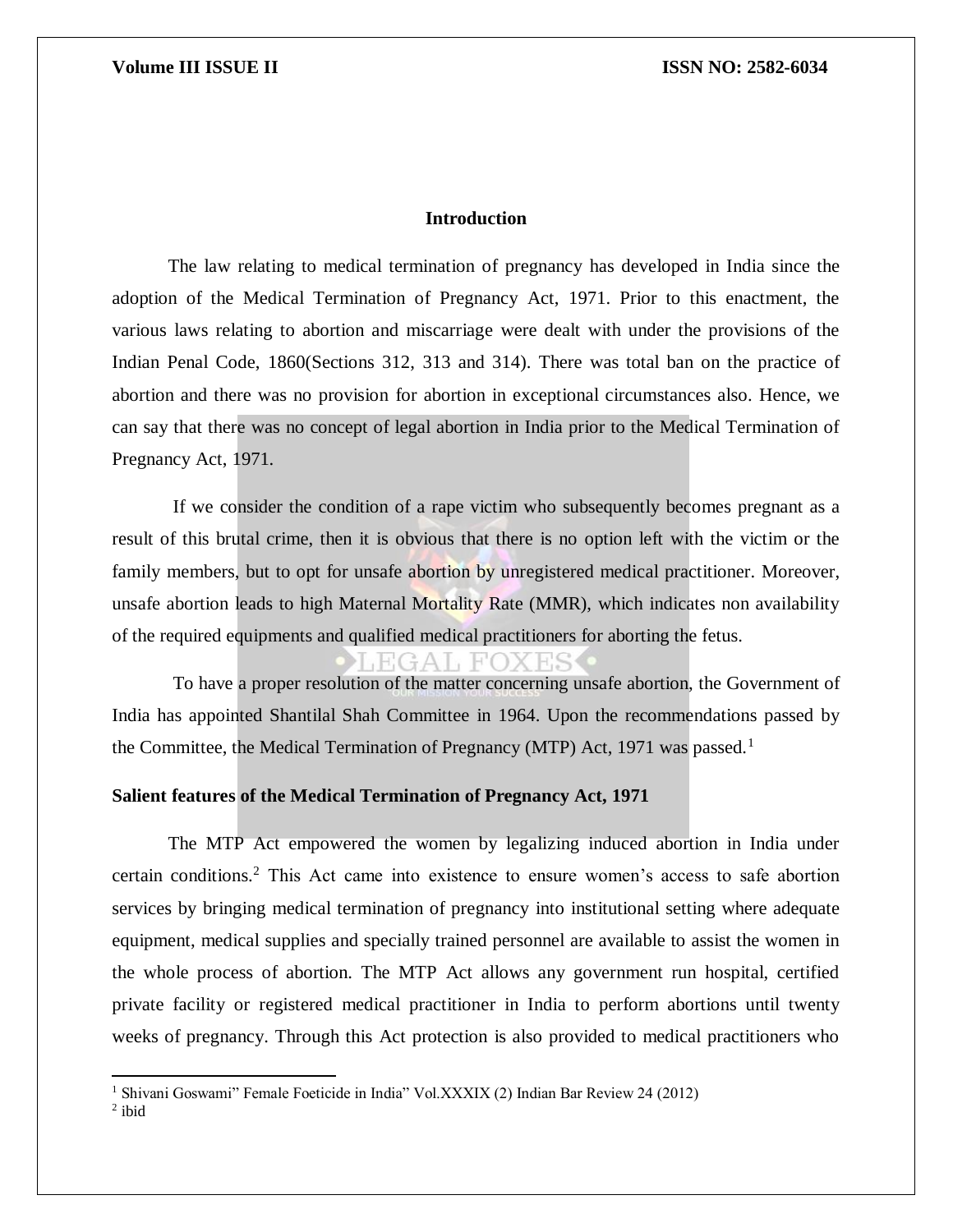otherwise will be penalized under the Indian Penal Code.<sup>3</sup>The MTP Act, 1971 legalizes abortion only in certain circumstances-

- a) Danger to life of the mother in child birth,
- b) If the child is at risk of being handicapped, or
- c) If the women has conceived the child as a result of rape.<sup>4</sup>

The Medical Termination of Pregnancy Act, 1971 was amended in 2002. Under Section 3(2) and subject to the provisions of sub section (4) of this Act, a registered medical practitioner can terminate a pregnancy,

- a) Where the length of pregnancy does not exceed twelve weeks, if such medical practitioner is, or
- b) Where the length of pregnancy exceeds twelve weeks but does not exceed twenty weeks, if not less than two registered practitioners are of opinion, formed in good faith, that
	- 1) The continuance of pregnancy would involve a risk to the life of the pregnant women or of grave injury to her physical or mental health; or
	- 2) There is substantial risk that if the child is born, it would suffer from such physical and mental disabilities as to be seriously handicapped.<sup>5</sup>

Under this Act no pregnancy can be terminated without the consent of the pregnant women and if the women is below the age of 20 years and if the pregnant women although has attained majority but mentally ill, consent of the guardian is necessary.<sup>6</sup>

Moreover, under the provisions of this Act, any pregnancy, which is carried out according to the provisions laid down by the MTP Act, 1971, will not be scrutinized or penalized under the IPC Sections relating to miscarriage.<sup>7</sup> But Section 5(2) also creates a specific act as an offence where an unregistered medical practitioner carries out the termination of pregnancy. Here the offence is penalized through the provisions of IPC. This clearly proves that any therapeutic expert who is not enrolled under the condition lay down by the MTP Act, 1971 have

 $\overline{\phantom{a}}$ 

<sup>3</sup> ibid

<sup>4</sup> Tejswini Patil "Save Babies…Save Doctors" Volume XXXIX(4) Indian Bar Review 211 (2006)

<sup>5</sup> Dr. Manohar Agnani, Missing Girls,135-136 (Books for Change, N-222 New Delhi,2008)

<sup>6</sup> MTP Act,1971 (Act No.34 of 1971), Section 3(4)

 $7$  id, Section 5(2)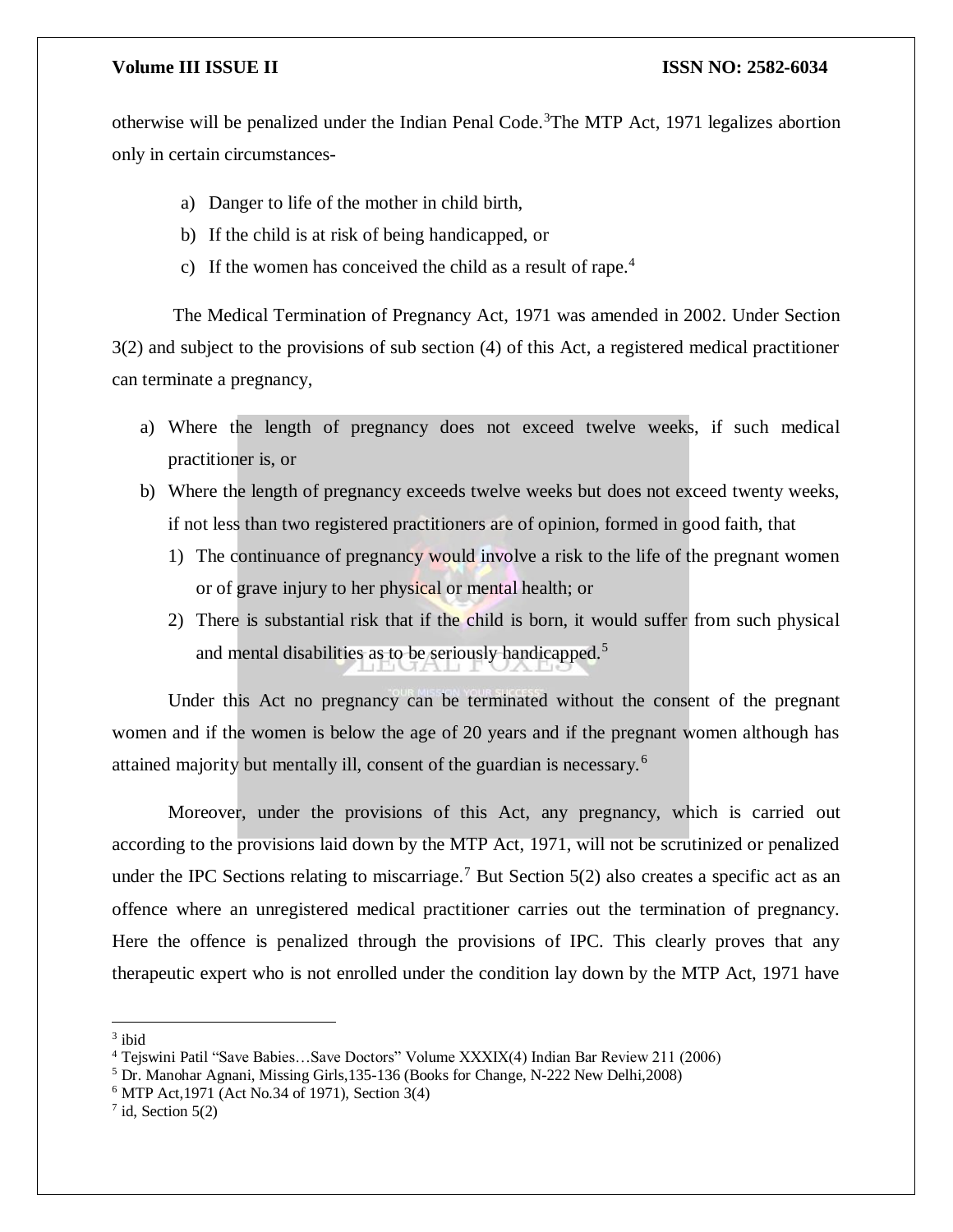clear chances to be punished under the IPC, if he or she performs any abortion. Similar is the case where the pregnant woman gets her abortion done through an unregistered Medical Practitioner is subject to criminal action under IPC.

On October 29, 2014, the Ministry of health and Family Welfare released a draft of MTP (Amendment) Bill 2014, which proposes changes that could initiate a shift in the focus of the Indian discourse from health care providers to women by including mid-level and non allopathic health care providers.<sup>8</sup> The bill proposes changes that clarify the legal status of medical and surgical abortions, and simultaneously attempt to improve the base of health care providers.<sup>9</sup>

Again in 2017 the Medical Termination of Pregnancy(Amendment) Bill, 2017 was introduced the bill intends to extend the permissible period of abortion from twenty weeks to twenty four weeks if doctors believe the pregnancy involves a substantial risk to the mother or the child or if there is substantial fetal abnormalities.<sup>10</sup>

Recently, on 24<sup>th</sup> September, 2021 the Medical Termination of Pregnancy (MTP) **(Amendment) Act, 2021 has been passed by the Parliament.** The amended Act seeks to extend the termination of pregnancy period from 20 weeks to 24 weeks, making it easier for women to safely and legally terminate an unwanted pregnancy.<sup>11</sup>

### *The main features of the amended Act are-*

Firstly, the Bill proposes the requirement of the opinion of one registered medical practitioner (instead of two or more) for termination of pregnancy up to 20 weeks of gestation (fetal development period from the time of conception until birth).<sup>12</sup>

Secondly, it introduces the requirement of the opinion of two registered medical practitioners for termination of pregnancy of 20-24 weeks of gestation.<sup>13</sup>

<http://www.mohfy.nic.in/showfile.php?lid=2986> accessed on 6<sup>th</sup> September 2021 <sup>9</sup> ibid

<sup>11</sup> medical-termination-of-pregnancy-amendment-bill-2010, available at Drishtiias.com/daily-updates/daily-newseditorial/ accessed on 24/3/2021

<sup>8</sup> Draft Medical Termination of Pregnancy (Amendment) Bill,2014.Avilable at

<sup>10</sup> 164.100.24..219/billstext/rsbillstextMTP-4817.pdf accessed on 24/3/2020

 $12$  supra, note 10

 $13$  ibid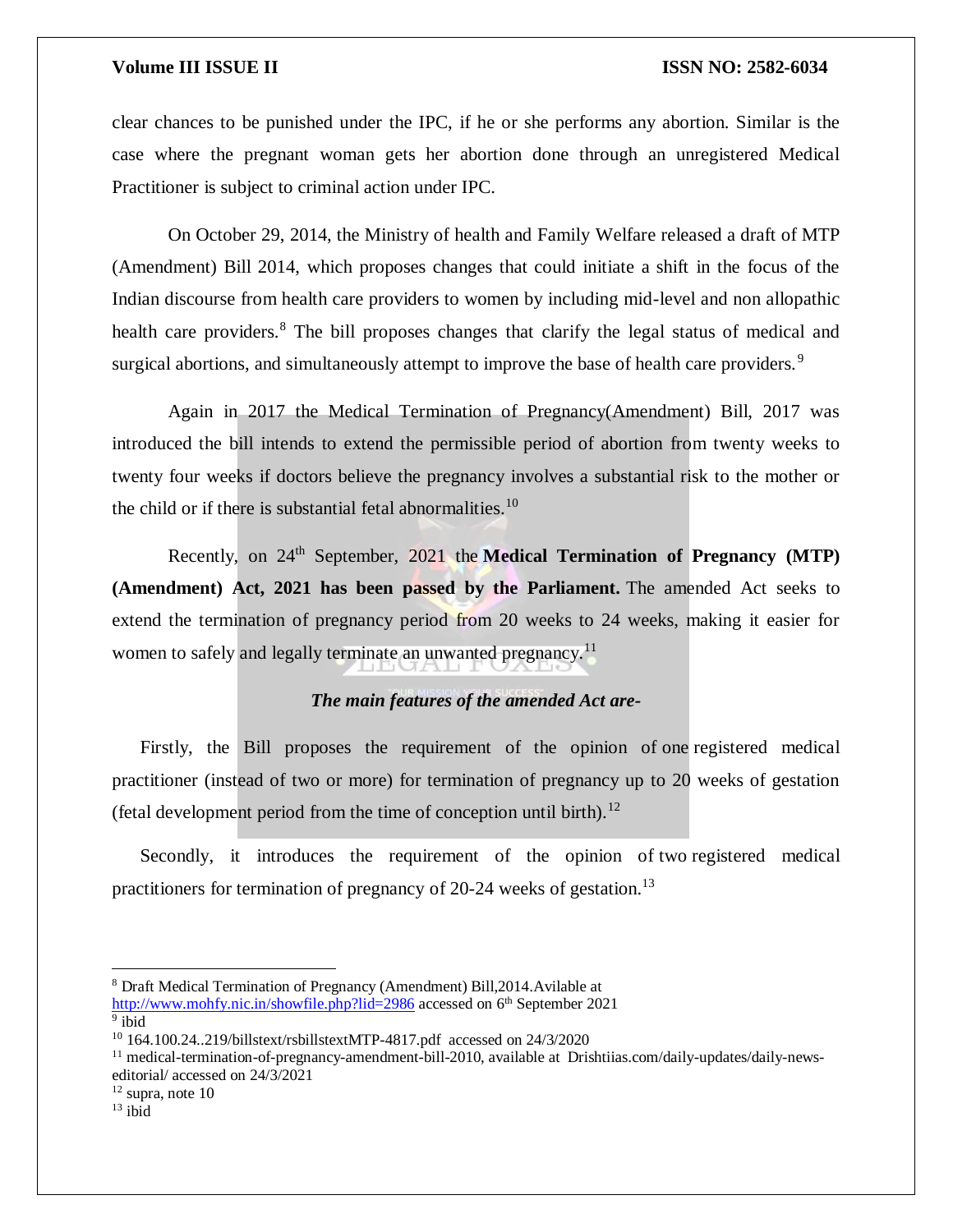Thirdly, it has also enhanced the gestation limit for 'special categories' of women which includes survivors of rape, victims of incest and other vulnerable women like differently-abled women and minors.<sup>14</sup>

Lastly, it also states that the "name and other particulars of a woman whose pregnancy has been terminated shall not be revealed", except to a person authorized in any law that is currently in force. $15$ 

### **The Medical Termination of Pregnancy Rules 1975, amended in 2003**

For proper implementation of the Medical Termination of Pregnancy Act, 1971, first in 1975 rules were framed under the Act. These rules were amended in 2003. The main distinction between the original and amended rules under the Act is, under the amended version of the rules there is provision for composition of District Level Committee.<sup>16</sup> This Committee shall be constituted by one gynecologist/ surgeon or anesthetics from local medical professionals, nongovernmental organizations and Panchayati Raj provided that one member of the Committee should be a woman.<sup>17</sup> The tenure of the Committee shall be two years.<sup>18</sup>

There are altogether 10 rules under Medical Termination of Pregnancy Rules and these rules have provided for various functioning of the Committee. The Committee has the power to conduct proper investigation about the place in which the process for medical termination of pregnancy will be done.

According to rule 5, the government will not approve a place for medical termination unless the government is satisfied that the place is safe and all the termination of pregnancy is done under the supervision of qualified medical practitioner. Pregnancy can be terminated before 12 weeks of pregnancy if there are any anomalies as provided under the Act.<sup>19</sup>

 $14$  ibid

<sup>&</sup>lt;sup>15</sup> supra, note 11

<sup>&</sup>lt;sup>16</sup> .Medical termination of Pregnancy Rules, 2003, rule 3

 $17$  ibid, rule 3(1)

 $18$  id, rule 3(2)

<sup>&</sup>lt;sup>19</sup> Medical Termination of Pregnancy Rules, 2003, rule 5(ii)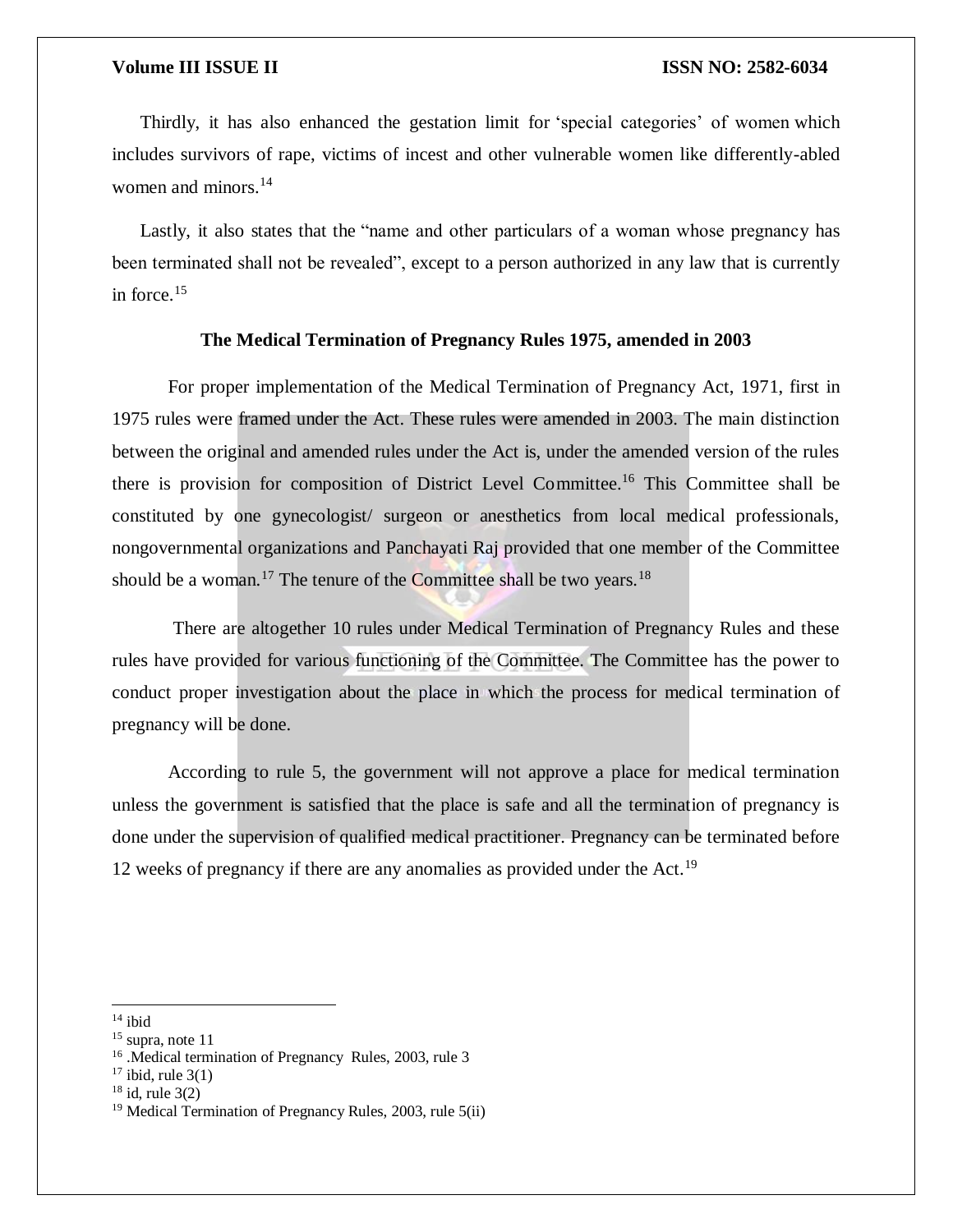Every application for approval of a place shall be made to the Chief Medical Officer of the District and the Officer after proper enquiry and if necessary after consulting the matter with the District Level Committee can approve a place for termination of pregnancy.<sup>20</sup>

If death occurs to a pregnant lady in a place approved by the Chief Medical Officer, he has power to seize any article, register, document and other necessary things which are needed for conducting proper enquiry. $^{21}$ 

The Chie Medical Officer has power to cancel or suspend a certificate of approval if in his opinion, the required facilities as provided under rule 5 are not being properly maintained and the termination of pregnancy at such place cannot be made under safe and hygienic conditions.<sup>22</sup> The Chief Medical Officer shall make a report of the fact to the Committee giving the detail of the deficiencies or defects found at the place and the committee may, if it is satisfied, suspend or cancel the approval provided that the committee shall give an opportunity of making representation to the owner of the place before the certificate issued under rule 5 is cancelled.<sup>23</sup>

### **Analysis of the Medical Termination of Pregnancy Act and Rules**

### **Positive aspects**

### LEGAL FOXES

In order to understand the basis on which the MTP Act is premised, it is necessary to understand the two main driving forces behind the Act. Those factors were-

- $\triangleright$  Those who were proponents of family planning and population control and saw the legislation of abortion as a potential way of lowering the birth rate;  $24$
- $\triangleright$  Those who were concerned with abortions being conducted by non-qualified, untrained and ill-equipped medical practitioners under unhygienic conditions and therefore were concerned with the health factor.<sup>25</sup>

<sup>&</sup>lt;sup>20</sup> id, rule 5(5) & (6)

 $21$  id, rule 6(2)

 $22$  id, rule  $7(1)$ 

 $23$  ibid

<sup>&</sup>lt;sup>24</sup> Atreyee Benarjee "Female Foeticide and Medical Termination of Pregnancy Act, 1971-A Critical Evaluation" Volume3, July to September The All India High Court Cases 99(2006)

<sup>25</sup> S. Sudha & S.I.Ranjan "Female Demographic Disadvantages in India 1981-1991: Sex Selective Abortion and Female Infanticide" (Volume 30 No.3) Development and Change106-114(1999, 3 July)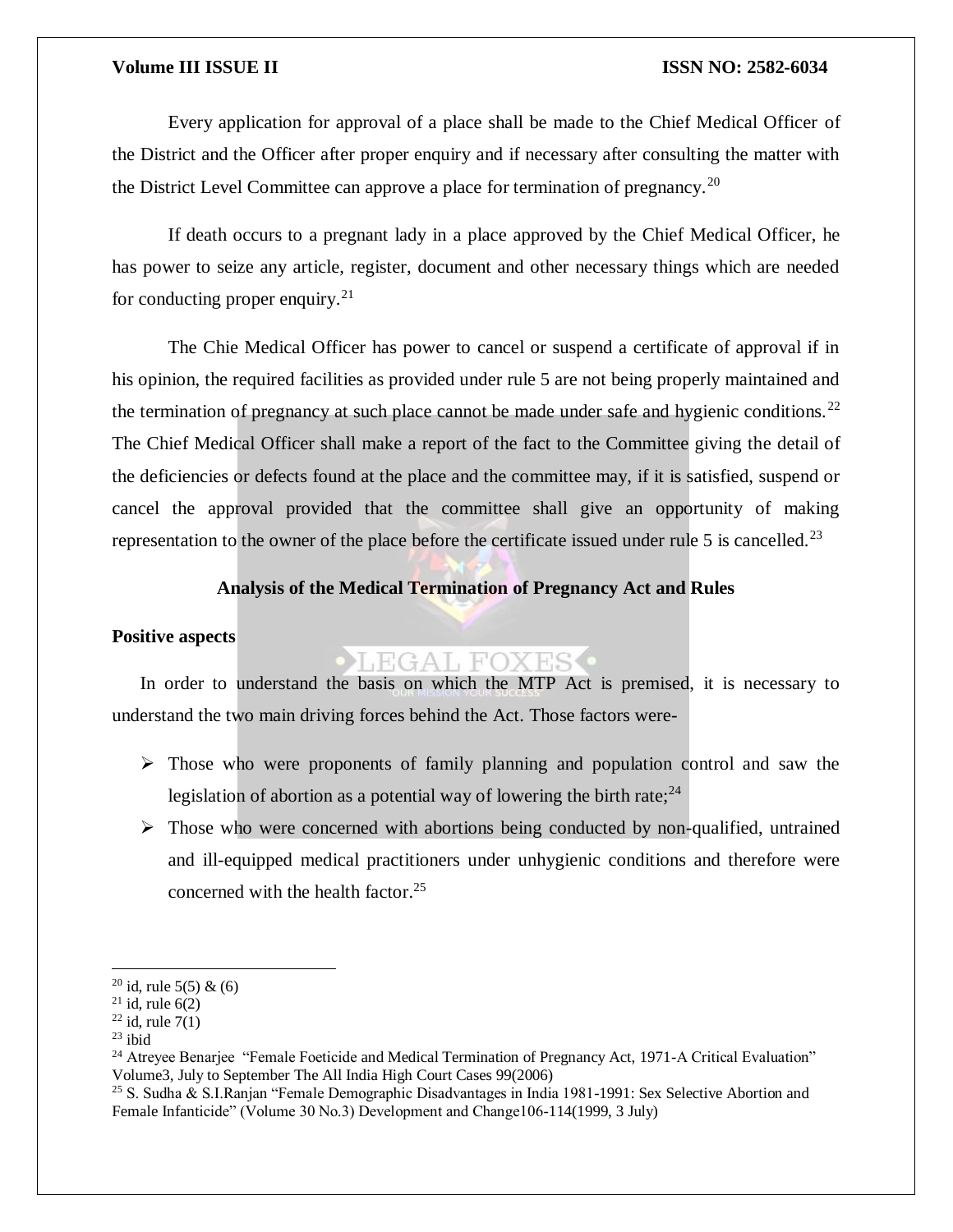### **Volume III ISSUE II ISSUE II ISSN NO:** 2582-6034

For the first time in India, the MTP Act has provided for a legal institutional basis through which unwanted pregnancy can terminated if the special conditions under the Act are fulfilled. Because of this Act the rape victims and the differently abled women now can get rid of the fetus which was considered illegal before the commencement of this Act. This Act has reduced the possibility of unsafe abortions and hence contributed towards decrease in Maternal Mortality rate. The Act put emphasis on consent of the pregnant woman, which is a very welcoming step by the legislature as there are exceptional cases where the pregnant woman who is a rape victim and able to form a valid opinion regarding continuance of pregnancy, may want to continue the pregnancy. If it is so then the judiciary has to respect the decision of the rape victim and cannot force her for abortion. The judiciary of India can exercise wide discretionary power regarding termination of pregnancy under this Act. Here the opinions of the Committee constituted according to Medical Termination of Pregnancy rules are also given importance while taking any decision under this Act.

Along with Act, the rules which were initially framed in1975 and amended in2003 are providing a stringent implementation procedure to give full effect to the provisions of the MTP Act. As a wide range of powers are conferred upon the District Committee, the Committee can protect the rights of all women belonging to "special category" under the provisions of this Act. As through these rules registration has been made mandatory under this Act for performing abortion and other genetic treatment, the appropriate authority under this Act can keep a check upon the activities of these establishment and in case of violation, there is also provision for cancellation and suspension of registration certificate. Hence it can be assured that as far as possible the government is trying to protect the rights of every woman in the country.

If we analyze the recent Medical Termination of Pregnancy (Amendment) Act, 2021 we can find certain positive aspects which are-

A number of foetus abnormalities are detected after the  $20<sup>th</sup>$  week, often turning pregnancy into an unwanted one. Through this amendment, after the expiry of the  $20<sup>th</sup>$  week also, the woman can opt for termination of pregnancy.<sup>26</sup>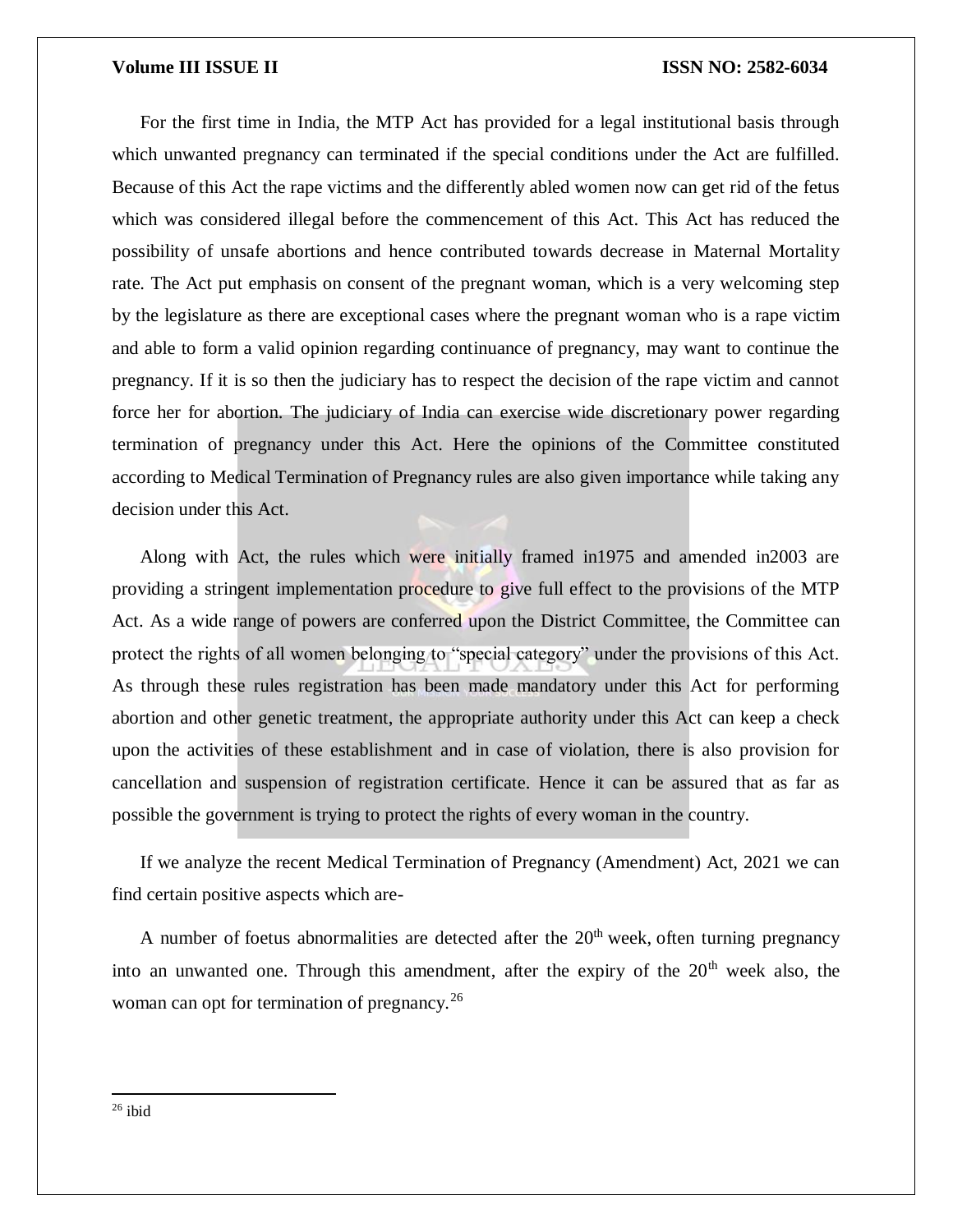The law will help the rape victims, ill and under-age women to terminate the unwanted pregnancy lawfully.<sup>27</sup>

Significantly, the Bill also applies to unmarried women and therefore allowing unmarried women to medically terminate pregnancies and a provision to protect the privacy of the person seeking an abortion will preserve reproductive rights to the women.<sup>28</sup>

### *Negative aspects*

In India, a majority of the girl child has to face the evil consequences of female foeticide which is the contribution of the modern technological development regarding genetic treatment. Through this developed technology the sex of the fetus can be determined prior to its birth and if the fetus happen to be a female fetus, then there is every possibility of abortion of the fetus in the mother's womb itself. In India the cases regarding sex selective abortion got momentum from 1980 and after that there are lot instances of this practice, which adversely affected the malefemale sex ratio of the country.

When the MTP Act was enacted, female foeticide was not considered as an issue at all, which justifies the fact that not a single section of the Act deals specifically and expressly with the problem.<sup>29</sup> The objective of the Act, as given at the onset of the Act itself, is essentially confined to the termination of certain pregnancies by registered medical practitioners and matters relating to identical nature. The clauses under the Act which may be misinterpreted by doctors or the parents are as follow-

Firstly, according to Section 3 of the Act, if atleast two medical practitioners are of the opinion formed in good faith, that the continuance of pregnancy would involve a risk to the life or grave injury to the mental and physical health of the pregnant woman as well as the child, the pregnancy can be terminated. Moreover, consent of the major women and in other cases consent of the guardian is needed. The concept of "good faith" is a very vague concept and no number of legislations can guarantee that a doctor is acting in good faith. Most of the doctors do not realize

 $27$  supra, note  $24$ 

 $\overline{a}$ 

 $29$  ibid

 $28$  ibid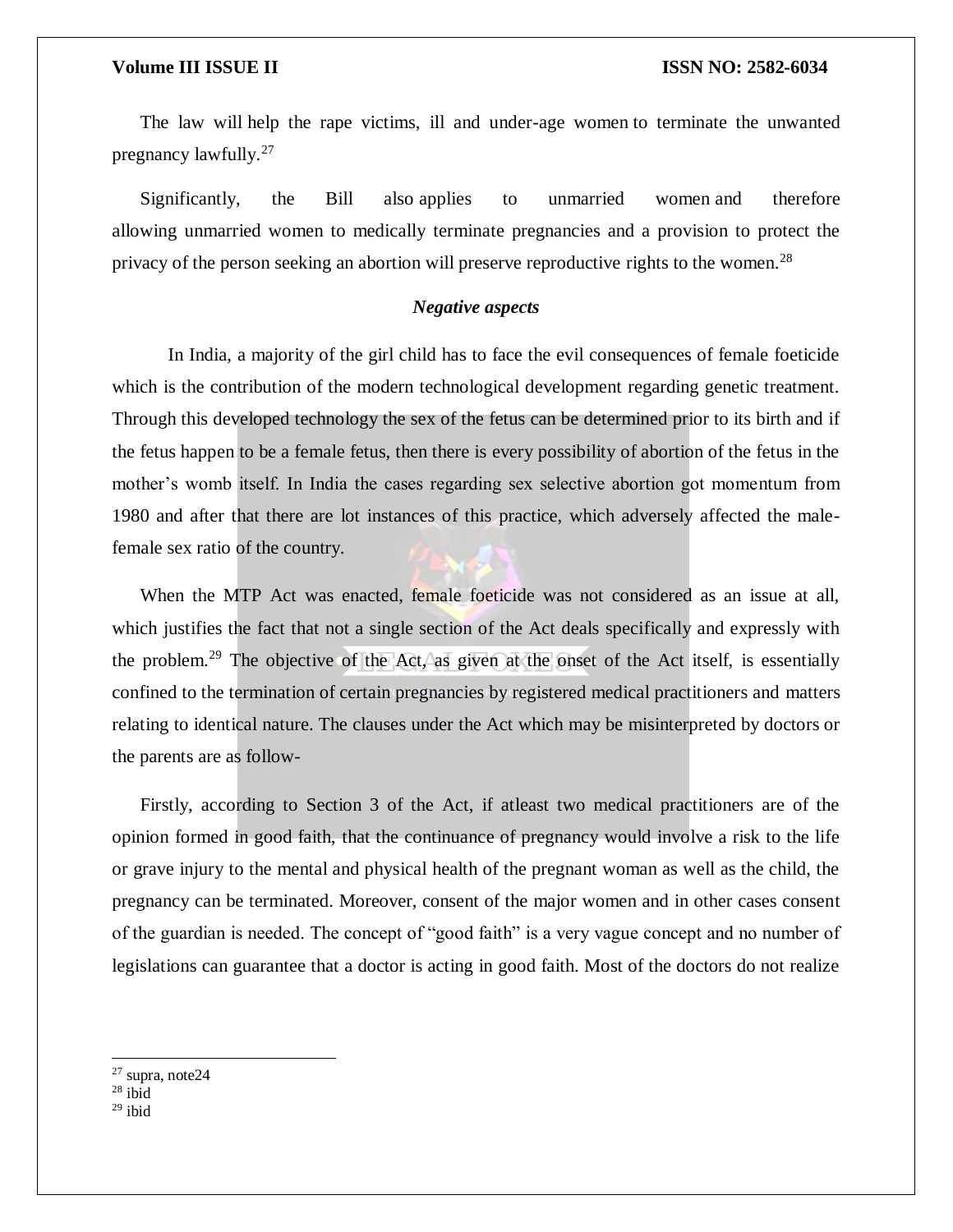that their patient's well being is their top priority and whatever they do is to be done for the maximum benefit of his patients, often do not act in good faith.<sup>30</sup>

Secondly, in case of crime of rape, women in India are raped by the outsiders as well as in the hands of family members and near relatives. However, very few cases dealing with the second category have been reported so far. Under such circumstances girls are often taken to shady hospitals, using unhygienic conditions to abort child. Sometimes a particular family may frame up such an incident in order to get a female fetus aborted.<sup>31</sup>

Thirdly, a couple already have a girl child and the women have conceived another female fetus, they may use this clause to get the fetus aborted as their action cannot be questioned by police authorities or doctors for it is exclusively their decision whether to increase their family or not. $32$ 

Fourthly, under this Act female foeticide was not declared as an offence. At that time, various sex selective techniques were not known to the people and that part was not dealt under this Act. This led to tremendous increase in the number of cases of female foeticide.<sup>33</sup>

Lastly, doctors reckon that that these conditions are more aggravated because the MTP Act, which was brought into protect a women's right, is being misused by society and the concerned parents. They often opt to do the abortions in hospitals or registered clinics where the reason for abortion is not questioned.

The negative aspect of the new amended MTP Act is the 'viability of the fetuses. Viability implies the period from which a foetus is capable of living outside the womb.<sup>34</sup> Currently, viability is usually placed at about seven months (28 weeks) but may occur earlier, even at 24 weeks. Thus, late termination of pregnancy may get in conflict with the viability of the foetus.<sup>35</sup>

**Role of Indian judiciary for protection of the rights of rape victims under the MTP Act**

<sup>31</sup> A. Clark "Social demography of excess female mortality in India: New Directions" Social and Political Weekly 56(1987,April 25)

<sup>30</sup> P.Bardhan "Little girls and death in India", Economic and Political Weekly 23(1982, September 4)

<sup>&</sup>lt;sup>32</sup> M. Dasgupta "Selective discrimination against girl children in rural Punjab" vol. 13(1) Population and Development Review 90-95(1987)

<sup>33</sup> Sangeeta Cheeru "Growing Menance of Female Foeticide in India" Indian Socio Legal Journal 17(1991)

<sup>&</sup>lt;sup>34</sup> Oxford Advanced Dictionary, 23<sup>rd</sup> edition, 2017

<sup>35</sup> supra, note 32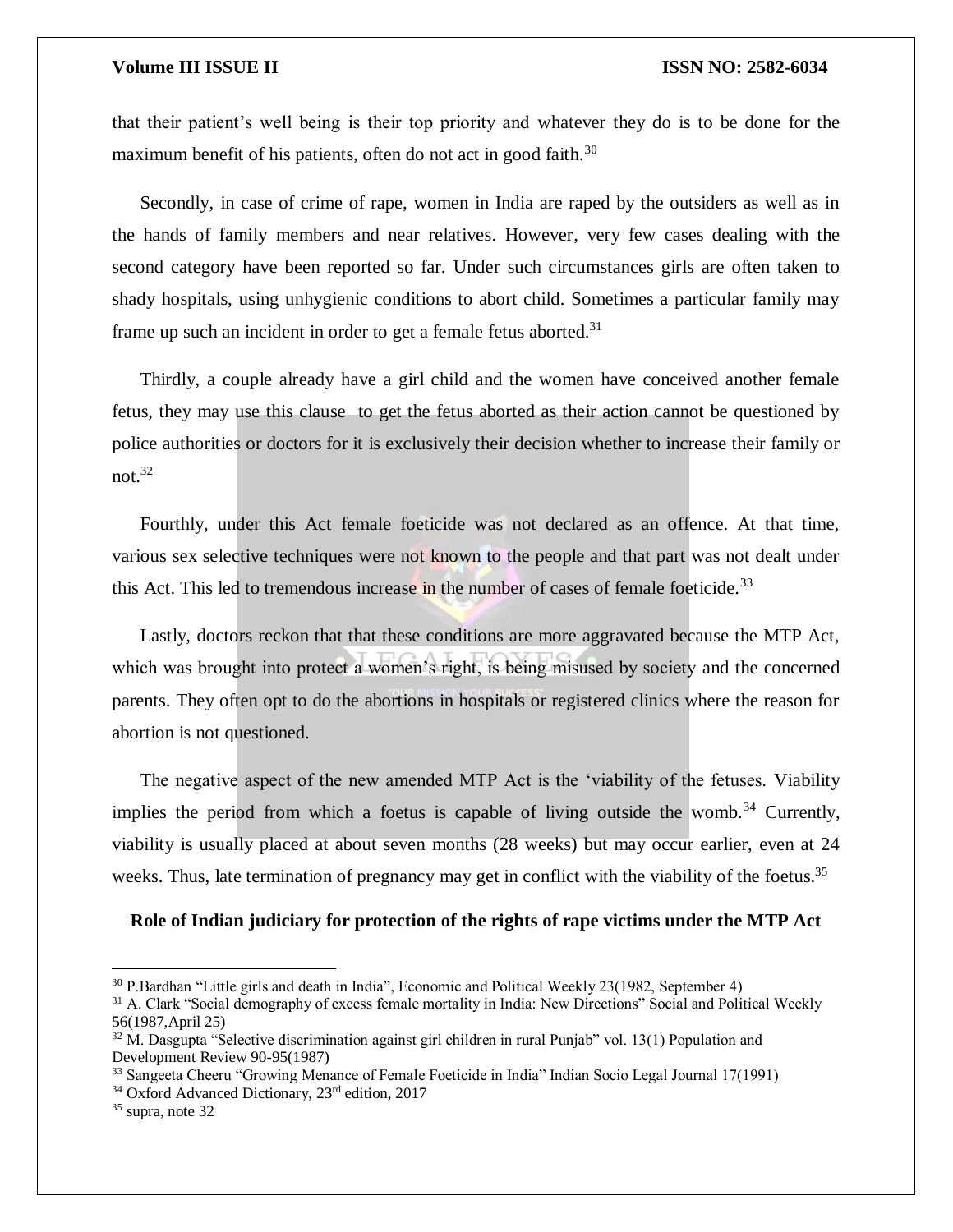Apart from the legislative measures that are taken for the protection of the rights of rape victims, the judiciary of India has delivered certain significant judgments for protection of the rights of rape victims under the Medical Termination of Pregnancy Act. Some of the important judgments that are delivered by the Indian judiciary are-

In the case of *R and another Vs. State of Haryana and others<sup>36</sup>*, before the Punjab and Haryana High Court the question for consideration was late termination of pregnancy resulting from the alleged rape and a brief reference to other ancillary issues which are intricately connected with this complex issue.

The court was of the opinion that according to Section 3 of MTP Act, 1971 permission of one doctor if pregnancy is less than 12 weeks and permission of minimum of 2 doctors if the pregnancy is more than 12 weeks but less than 20 weeks gestation period; to opine and carry out termination of pregnancy. Section 5 of the MTP Act carves out an exception for carrying out termination of pregnancy required immediately to save the life of a pregnant woman irrespective of the length of pregnancy.

It was also opined during argument before the court that the provisions of MTP Act do not contemplate authorization or approval from any court. In fact, whenever a matter concerning medical termination of pregnancy on any ground whatsoever comes before the courts, the courts have invariably based their decision on the opinion of the medical board. There is not a single instance found where the Courts have given directions against the conclusions drawn by the medical board. In fact, the very exercise of approaching the courts in such situations results in unnecessary wastage of time and, many a times, renders the remedy sought unavailable to the victim. Similarly, the decision rendered by Supreme Court of USA in *Roe vs. Wade's<sup>37</sup>* case . made the abortions legal in United States of America. In India, MTP Act has been enacted on the lines of U.K. Abortion Act, 1967.

The court referred the leading case *Suchitra Srivastava and another Vs. Chandigarh Administration<sup>38</sup>*. In this case, the Supreme Court held that it was in the best interests of a

 $36$  Civil Writ Petition No. 6733 of 2016, decided on  $30<sup>th</sup>$  May, 2016

<sup>37</sup> 35 L Ed 2d 147 : 410 US 113 (1973)

<sup>38</sup> CIVIL APPEAL NO.5845 OF 2009 (Arising out of S.L.P. (C) No. 17985 of 2009)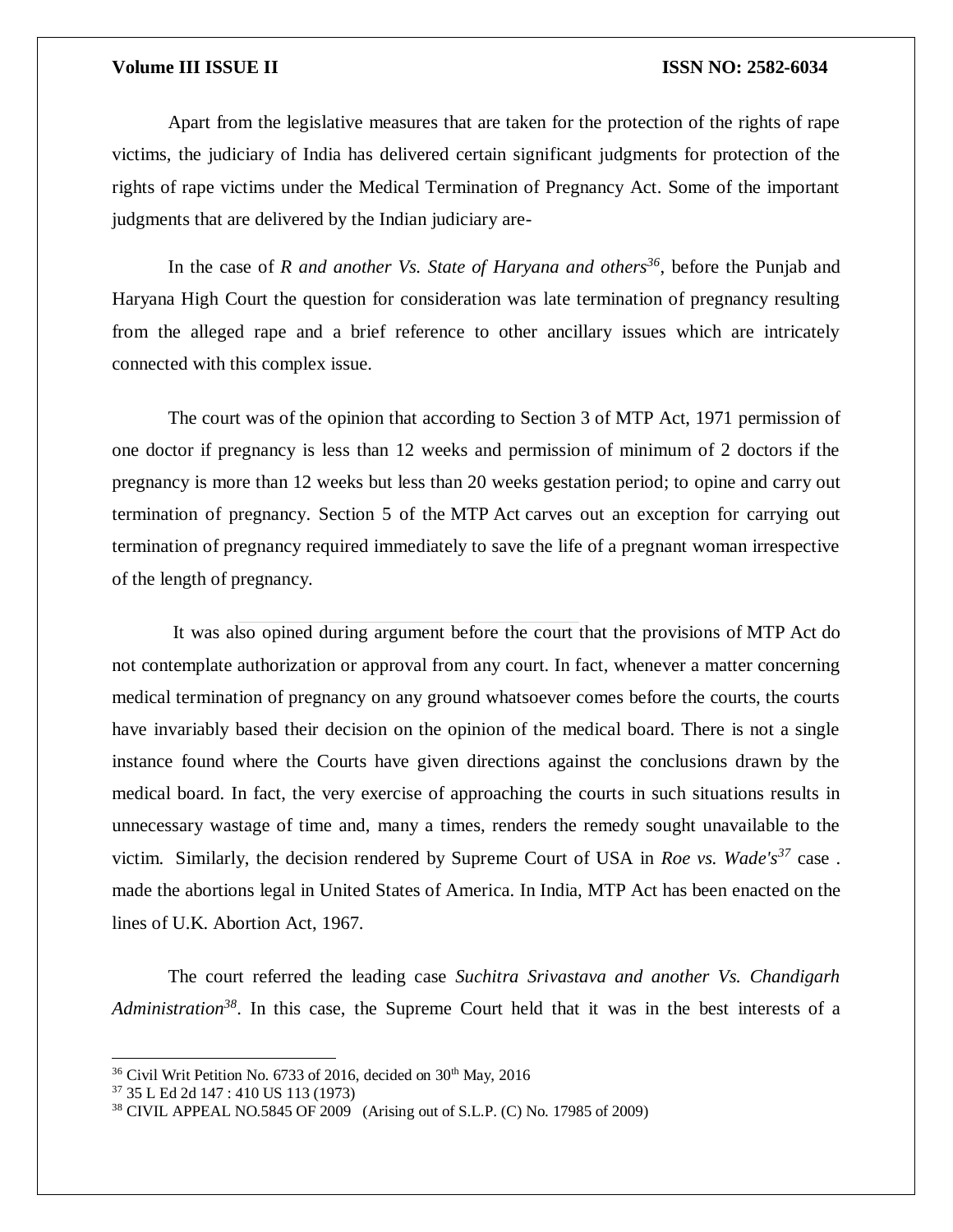mentally retarded woman to undergo an abortion. The victim had become pregnant as a result of an alleged rape that took place while she was an inmate at a government-run welfare institution located in Chandigarh. After the discovery of her pregnancy, the Chandigarh Administration, had approached the High Court seeking approval for the termination of her pregnancy, keeping in mind that in addition to being mentally retarded she was also an orphan who did not have any parent or guardian to look after her or her prospective child. The High Court had the opportunity to peruse a preliminary medical opinion and chose to constitute an Expert Body consisting of medical experts and a judicial officer for the purpose of a more thorough inquiry into the facts. The High Court directed the termination of the pregnancy in spite of the Expert Body's findings which show that the victim had expressed her willingness to bear a child.

The rationale behind the decision hinges on two broad considerations. The first consideration is whether it was correct on part of the High Court to direct the termination of pregnancy without the consent of the woman in question. This was the foremost issue since a plain reading of the relevant provision in the [Medical Termination of Pregnancy Act,](https://indiankanoon.org/doc/634810/) 1971 clearly indicates that consent is an essential condition for performing an abortion on a woman who has attained the age of majority and does not suffer from any `mental illness'. The second consideration before the court was that even if the said woman was assumed to be mentally incapable of making an informed decision, what are the appropriate standards for a Court to exercise `Parens Patriae' jurisdiction? Of special importance is the fact that at the time of hearing, the woman had already been pregnant for more than 19 weeks and there is a medico-legal consensus that a late-term abortion can endanger the health of the woman who undergoes the same. The Expert Body was of the opinion that the victim was suffering from mild to moderate mental retardation and not capable of understanding the consequence of the decision taken by her. The High court allowed for the abortion of the fetus although the victim was willing to keep the same.

When the case came before the Supreme Court, the Supreme Court was of the opinion that the victim's pregnancy cannot be terminated without her consent and proceeding with the same would not have served her `best interests'. The Court emphasized upon the language of the MTP Act, which clearly respects the personal autonomy of mentally retarded persons who are above the age of majority.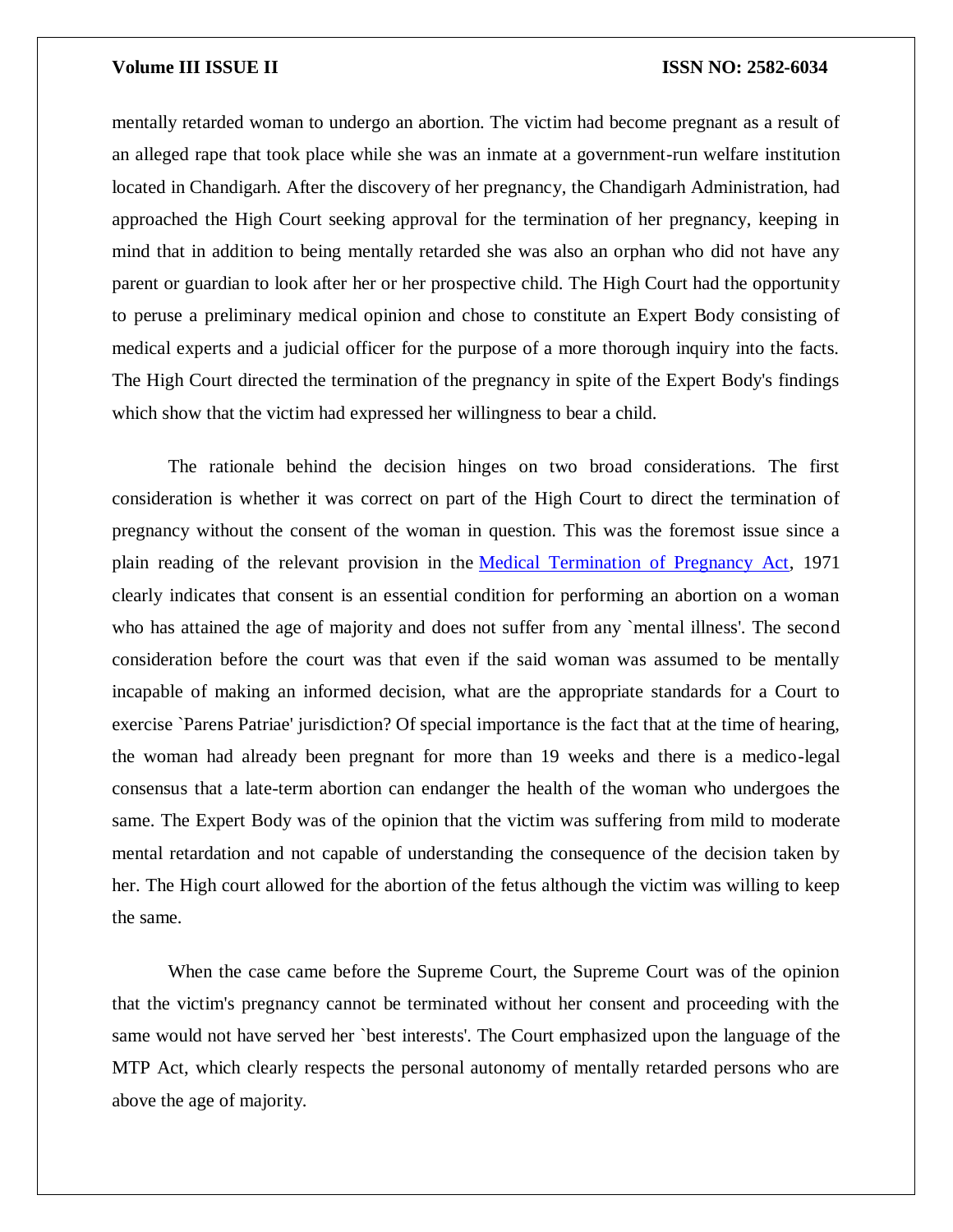The Apex Court also held that proceeding with an abortion at such a late stage (19-20 weeks of gestation period) poses significant risks to the physical health of the victim. The Court directed that the best medical facilities be made available so as to ensure proper care and supervision during the period of pregnancy as well as for post-natal care.

If we make analysis of the abovementioned cases, we can see that there was an important issue raised before the Supreme Court both in *R and another Vs. State of Haryana and others*  and in *Suchitra Srivastava and another Vs. Chandigarh Administration*. The Supreme Court in both the cases wanted to emphasize upon the provisions of 'best interest of the rape victim' and protection of her 'personal liberty'. Although under the MTP Act, pregnancy cannot be terminated after 20<sup>th</sup> week of gestation, if the survival of the child would result in severe mental suffering of the rape victim, the Supreme Court can give direction for termination of pregnancy under registered medical practitioner. Otherwise, the victim or her family members can resort to unsafe abortions by unregistered medical practitioners. Under these circumstances the judiciary has to take some liberalizes views regarding the termination of pregnancy

In the second case, although the rape victim was not fully mentally capable of forming a valid opinion regarding the continuation of her pregnancy as a result of rape, as she was a major and wanted to keep the child, the supreme court was of the opinion that if the Medical Board is of the opinion that there is no danger to the life of the mother and the child to be born, then even if the mother is mentally incapable, the Apex Court can not order for termination of pregnancy. However, with regard to the proper upbringing of the new born child, the Supreme Court has the power to frame certain principles as the welfare of the child is the paramount consideration.

The analysis of these abovementioned cases shows the intention of the judiciary to protect the rights of women as well as prevent the cases of female foeticide. As every woman has the right to safe abortion through registered medical practitioner, the rape victims are generally permitted for termination of pregnancy so that she might not be a victim of unsafe abortion. Moreover, no one is allowed to take the plea of insanity of the pregnant woman as a ground of termination pregnancy. As the law does not permit for termination of pregnancy, there might be incidents where the women herself or her family members can justify commission of the crime of female foeticide on the ground of 'mental incapacity of the mother to form a valid opinion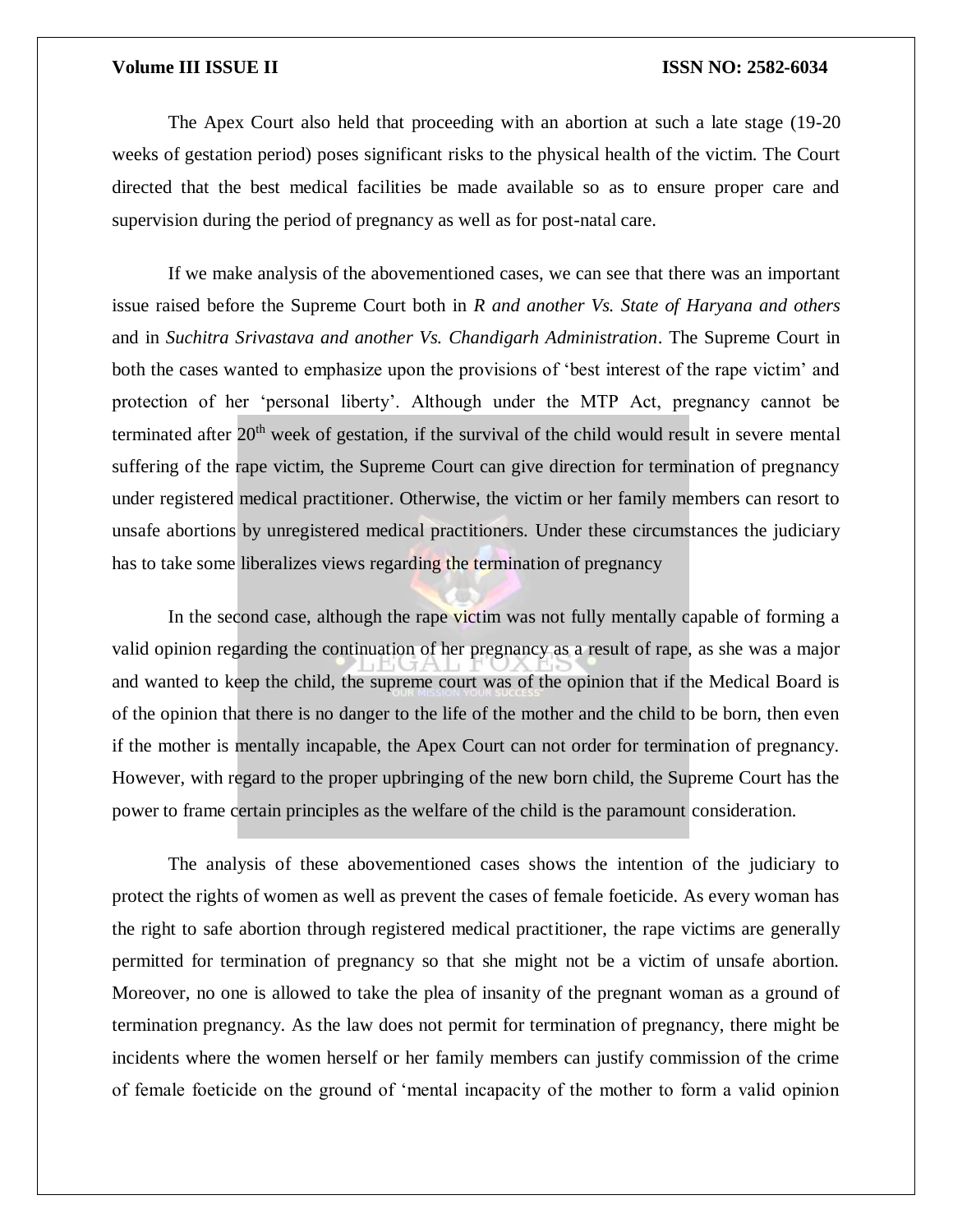regarding her pregnancy'. Here the Apex Court put emphasis on the opinion of the Medical Board which is considered to be a neutral body for the welfare of the women fraternity.

Another important case referred by the Court was *Bashir Khan vs. State of Punjab and Another<sup>39</sup>*. In this case writ petition was filed by the parents of the victim, who was a minor girl and reported to have been raped as a consequence of which, she has become pregnant. The petitioner has approached the SDJM, Balachaur, through an application under [Section 3](https://indiankanoon.org/doc/200125/) for termination of her pregnancy. It has been stated in the petition that the victim is only 14 years of age and that she had been illegally abducted and raped. The victim is in fragile health and she did not want to retain the foetus. It was claimed on her behalf by the parent that continuance of pregnancy would involve risk to the life of the victim and cause grave injury to physical and mental health. A statement had been recorded from the victim's mother that she does not want to carry foetus and that she wanted to terminate the pregnancy. The Magistrate has recorded the statement of the victim herself that she had been raped and that she did not want the pregnancy.

There can be no two opinions that the conditions necessary for terminating the pregnancy do exist. There is prima facie case material available through lodging of FIR for offences under [Section 376](https://indiankanoon.org/doc/1973522/) and other related provisions. [Section 3](https://indiankanoon.org/doc/1836566/) of the Medical Termination of Pregnancy Act, 1971 sets out the circumstances when pregnancy may be terminated by registered medical practitioner.

Clause 2 states that where the length of the pregnancy exceeds twelve weeks but does not exceed twenty weeks, if, not less than two registered medical practitioners are of the opinion, formed in good faith, that the continuance of pregnancy would involve a risk to the life of the pregnant woman or of grave injury physical or mental health, medical termination of pregnancy could be performed. In this case, although birth certificate of the girl is not available and basing upon the statement given by her mother, the court believed her age as 14 years. The court also opined that although regarding the age of the girl, there is no adequate proof, the court has to order for termination of pregnancy, as it is the consequence of rape and continuance of pregnancy will harm the physical and mental health of the victim. There is also a direction to

<sup>39</sup> Civil Writ Petition No.14058 of 2014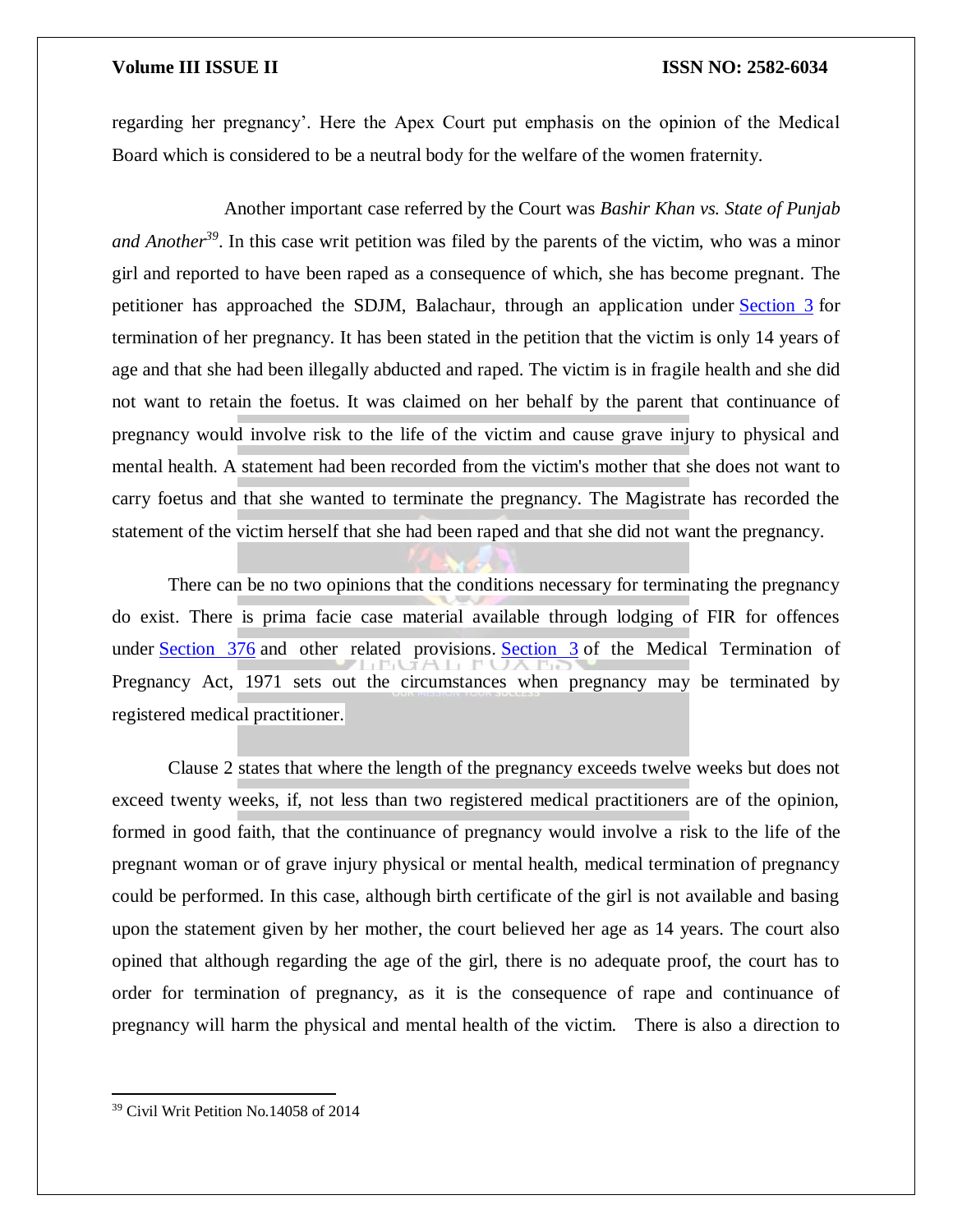take appropriate samples of the foetus for DNA testing that could be used, if necessary at an appropriate time.

The same view was taken in the case of *D. Rajeshwari vs. State of Tamil Nadu and otherts*<sup>40</sup>, where also the girl was a minor and was a victim of rape.

Similar were the circumstances where the victim of rape was a major in *Vijender vs. State of Haryana and others.<sup>41</sup>*, in this case also, the court can not reject the application for termination of pregnancy as this would adversely affect the mental condition of the victim

Basing upon the decision of the abovementioned cases, the author can come to the conclusion that if a girl becomes pregnant as consequence of rape, irrespective of the age of the victim, if the victim does not want to continue her pregnancy, the court can order for termination of pregnancy as it will be appropriate to maintain physical and mental health of the offender. If the victim wants to keep the child, the court has to decide the matter keeping in view of different facts and circumstances of each case.

Moreover, in the cases of *(Minor) Priyanka Girishkumar Patel through father Girishkumar vs. Principal Secretary<sup>42</sup>*, where although the victim who was a 12 year old girl, wanted to continue her pregnancy and was physically fit, the High Court of Gujarat ordered for termination of pregnancy as the victim was not able to understand the consequences of the child birth and the social stigma she has to bear.

But the general opinion regarding victim of rape was however altered by the Gujarat High Court in the case of *xxxx vs. State of Gujarat* <sup>43</sup>, where a 14 year old girl was rapped by a doctor and she became pregnant in consequence. The minor girl who was very frightened about the incident, concealed about the matter and when the case was filed before the Additional Session Judge, the application for termination of pregnancy was rejected. The guardians of the minor girl preferred an appeal to the Gujarat High Court for seeking permission to abort the fetus

<sup>40</sup> 1996 CriLJ 3795

<sup>41</sup> CWP No.20783 of 2014

<sup>42</sup> Special Civil Application No. 93 of 2013

<sup>43</sup> R/SCR.A/4255/2015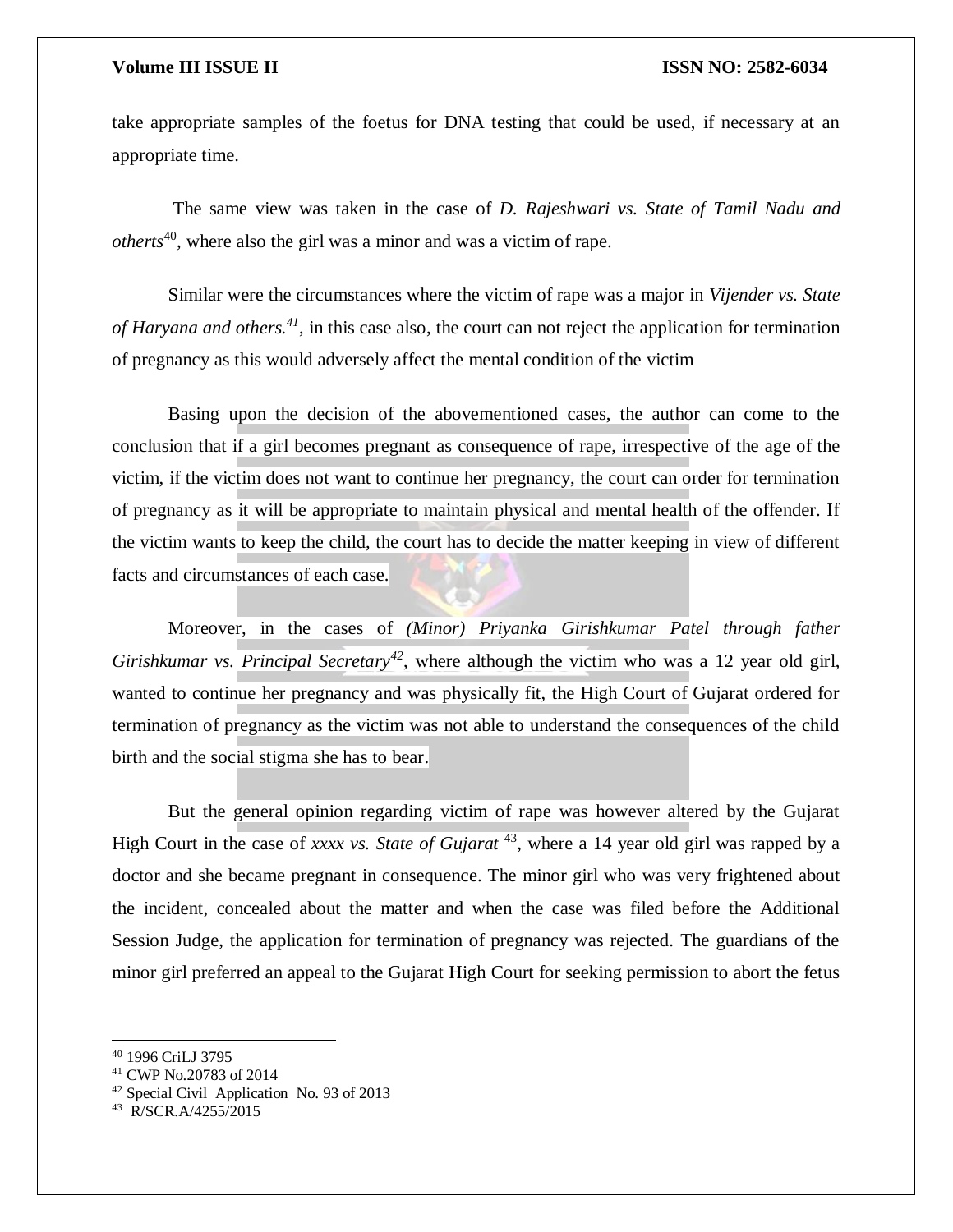as the continuance of pregnancy would result into severe physical and mental harm to the minor girl.

As opined by the Public Prosecutor of this case, section 3 of the MTP Act is very clear that permission to terminate a pregnancy can only be granted if length of the pregnancy does not exceed 12 weeks, and even though it exceeds, there can be termination of pregnancy, if the length of pregnancy is between 12-20 weeks and if two medical practitioners are of the view that the continuance of pregnancy would result into serious mental injury to the pregnant woman along with threat to the life of the woman and to the child. In the instant case, the pregnancy is beyond 20weeks, although the girl is a rape victim, the court could not pass a decree for termination of pregnancy.

The High Court was of the opinions that if the plain and simple meaning of a statute is clear and unambiguous, the court has to give effect to that meaning. There is nothing in Section 3 of the MTP Act which provides for the termination of pregnancy beyond 20 weeks and if the intention of the legislature had intended so, it would have been so enacted. The duty of the court is only to interpret the laws enacted by the legislature; it does not have the authority to enact. Another relevant in the case was there was no opinion from any registered medical practitioner about the risk of life both to the mother and the child. The court opined that under no circumstance the court can order for termination of pregnancy though the victim is a minor and after child birth she may face atrocities from the society. The judiciary cannot order for something which is not expressly legislated by a competent legislature.

However, the position regarding the conditions for medical termination of pregnancy is changing to great extent in the recent years. In the case of *Jyotsna Shingwani vs. Union of India and others<sup>44</sup>*, the question before the court was whether the petitioners petition for termination of pregnancy after 21<sup>st</sup> week is maintainable by the court or not. The learned council for the petitioner contended that the Report suggests that immediately after its birth, the baby would have to undergo a major surgery and that there are 30% chances of it not surviving the surgery. He also submits that the mother (the petitioner) is highly stressed and not in a mental frame of mind to carry on with the pregnancy. It was also contended that the Legislature has decided to

<sup>44</sup> Writ Petition (civil) No. 2967/2020 & Criminal Appeal. 10300/2020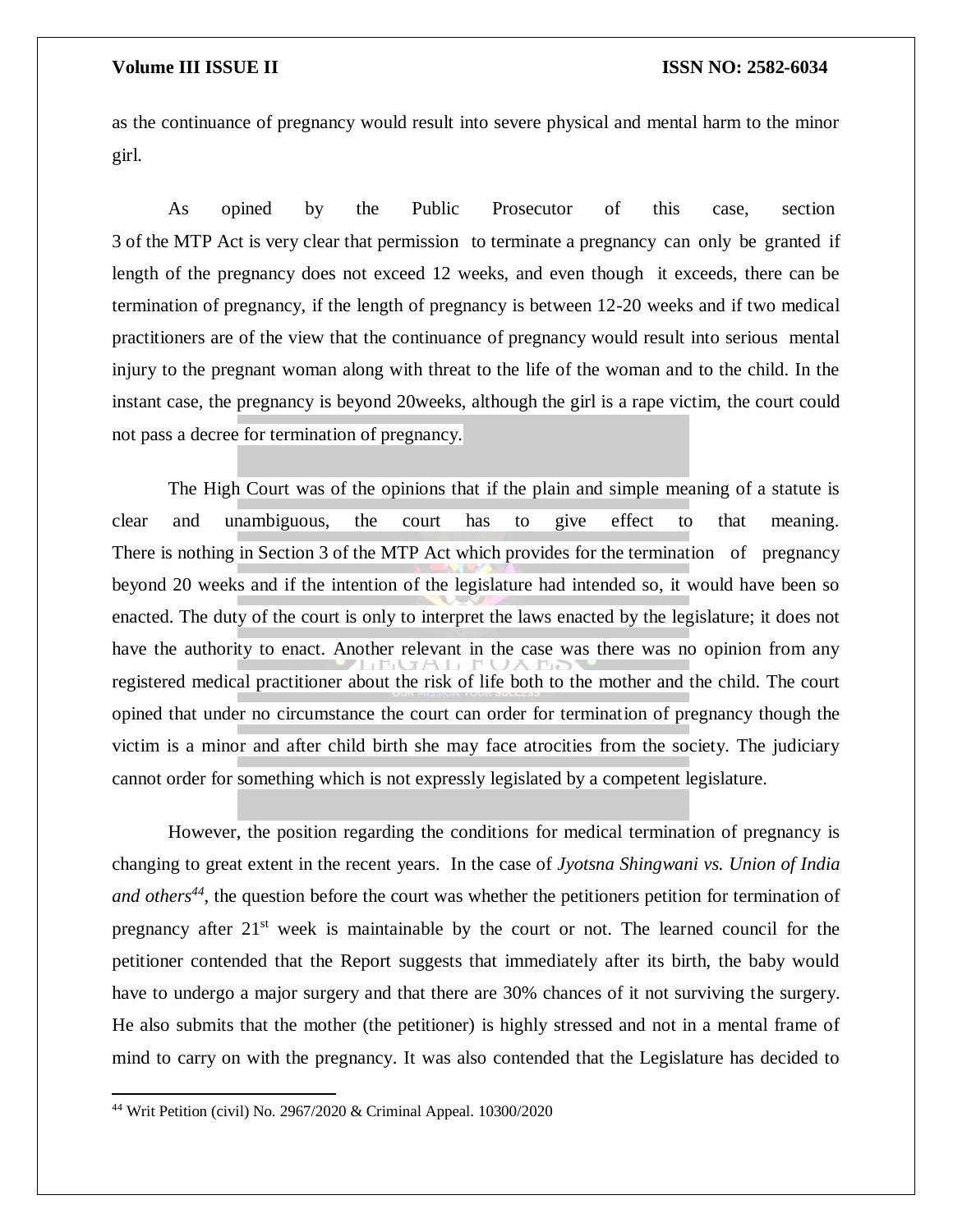amend the MTP Act and the Medical Termination of Pregnancy Bill, 2020 has been introduced wherein, the period of 20 weeks as stipulated in Section  $3(2)$  (b), has been extended to 24 weeks.

Although under the provisions of the Medical Termination of Pregnancy Act, 1971, termination of pregnancy is permissible if the length of pregnancy is in between  $20<sup>th</sup>$  week. But in this case, although there is no risk to the life of the petitioner, the lack of compatibility of the foetus with a healthy and normal life was the main concern for the court.

In view of the above, the court was of the opinion that keeping in mind of the medical condition of the foetus, the restrictions imposed by Section  $3(2)$  of the Act ought to be relaxed and the request of the petitioner for termination of her pregnancy beyond the gestation period of 20 weeks ought to be acceding. This view was taken by the court after receiving the report of the Multi- Disciplinary Medical Board which stated that there was no risk involved to the petitioner if the foetus is aborted and the medical termination of the pregnancy performed at that stage.

In a recent case *Minor M Thr Sisters vs. State of Delhi and NCT and another*<sup>45</sup> decided by the Delhi High Court, the victim of sexual assault who was a minor girl of 17 years of age was permitted for termination of pregnancy although she was 24 week pregnant. Here also the judiciary was of the opinion that as the victim is a minor girl it is obvious that she is physically and mentally not ready for proper upbringing of a child. As the Medical Board constituted under the MTP Act was also of the opinion that there is no risk to the health of the minor girl, the Delhi High Court ordered AIIMS, Delhi for termination of the fetus.

### **Conclusion**

After analysis of both the statutory measures as well as the judicial initiatives for the protection of the rights of rape victims, it can be concluded that as long as there is proper implementation of the provisions of the MTP Act, every rape victim who subsequently becomes pregnant can fight for her right to abort the unwanted child and in each similar kind of case the judiciary will try to protect the physical and mental well being of the victim of this heinous crime.

<sup>45</sup> Writ petition (criminal) No.2136/2021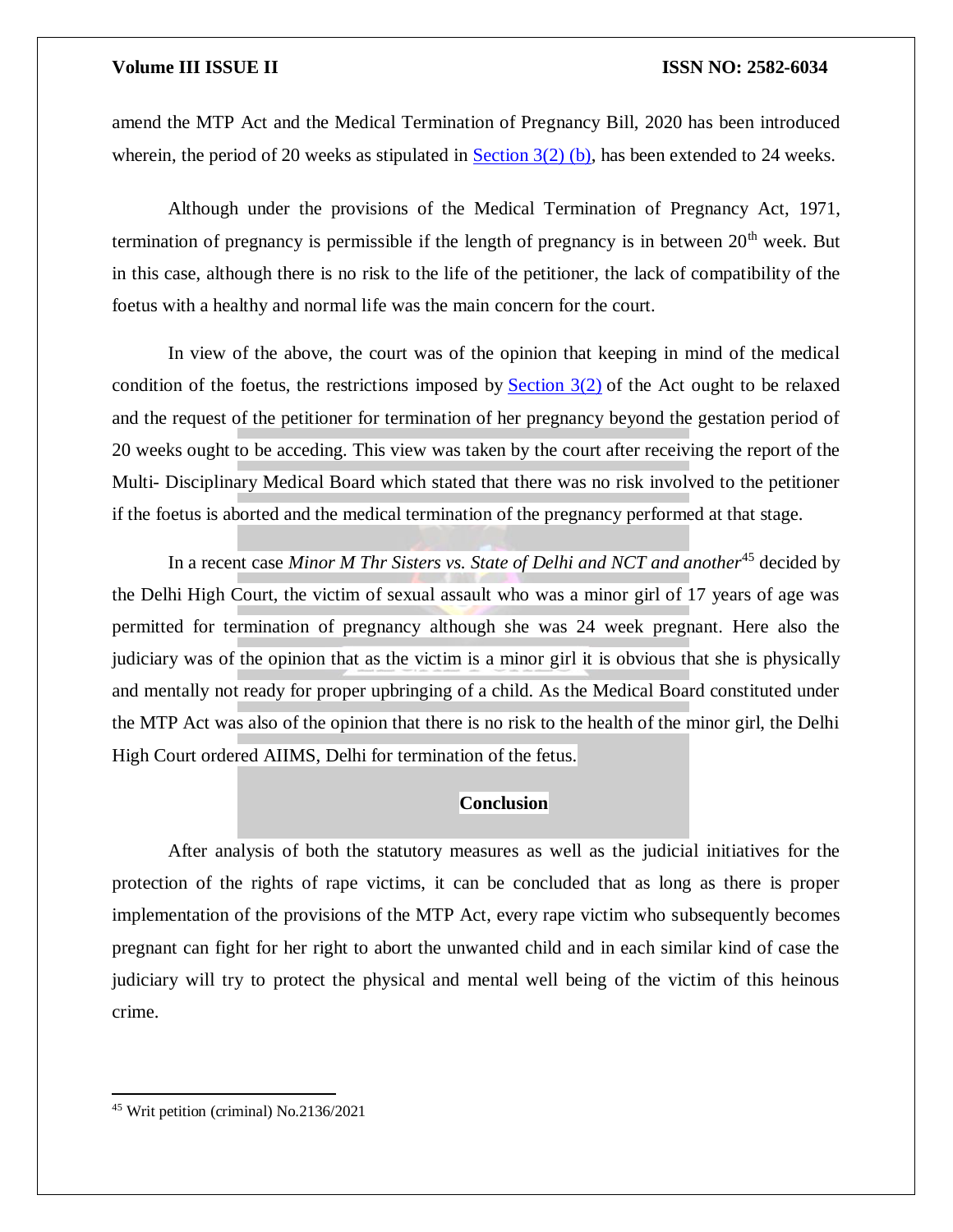Here, the author also wants to take into consideration few other aspects. Under the Medical Termination of Pregnancy Act although there are specific provisions for termination of pregnancy of rape victims but there are instances where minor rape victim was forced to give birth to the child of her rapist after the Madras High Court denied her request for abortion under the [Medical Termination of Pregnancy \(MTP\) Act](https://indiacode.nic.in/handle/123456789/1593?view_type=browse&sam_handle=) of 1971. The victim was first examined by a doctor at 19 weeks, who declined to perform an abortion, even though it was permitted under the law. By the time her petition was heard, her pregnancy had crossed the 20-week limit beyond which abortion is prohibited under the MTP Act.<sup>46</sup>

It has been found by the author that Courts refused to allow minor rape victims an abortion in 17% of 82 cases between April 2016 and July 2019.<sup>47</sup> Even though the MTP Act allows abortion until 20 weeks, 40 petitions seeking to terminate pregnancies under 20 weeks had to be filed in courts around the country between April 2016 and July 2019 because doctors refused to perform them. Here, 33 of these cases were filled by the rape victims.<sup>48</sup>

The main reasons for these situations are the lack of clarity in the outdated MTP Act, along with lack of awareness of the law among women and doctors and limits women's access to safe abortions. Further, doctors refuse abortions citing the law preventing sex-selective abortion, and legal processes in the case of child sexual abuse, even though neither of these laws restricts abortion. Delays in court decisions on abortions and the stigma around abortion also endanger women's health. As a result, 56% of abortions performed in India are unsafe, with 10 women dying of unsafe abortions each day.<sup>49</sup> After the enactment of the Medical Termination of Pregnancy (Amendment) Act, 2021 we can hope that now there will be change in the overall scenario regarding termination of unwanted pregnancy and a victim of rape will be given proper justice within reasonable time.

46

 $\overline{\phantom{a}}$ 

- <sup>47</sup> ibid
- <sup>48</sup> ibid
- <sup>49</sup> ibid

Medical Termination of Pregnancy Act Failing Women Who Need It The Most available at **<https://www.indiaspend.com/medical-termination-of-pregnancy-act-failing-women-who-need-it-the-most/>** Retrieved on 23/3/2021 from